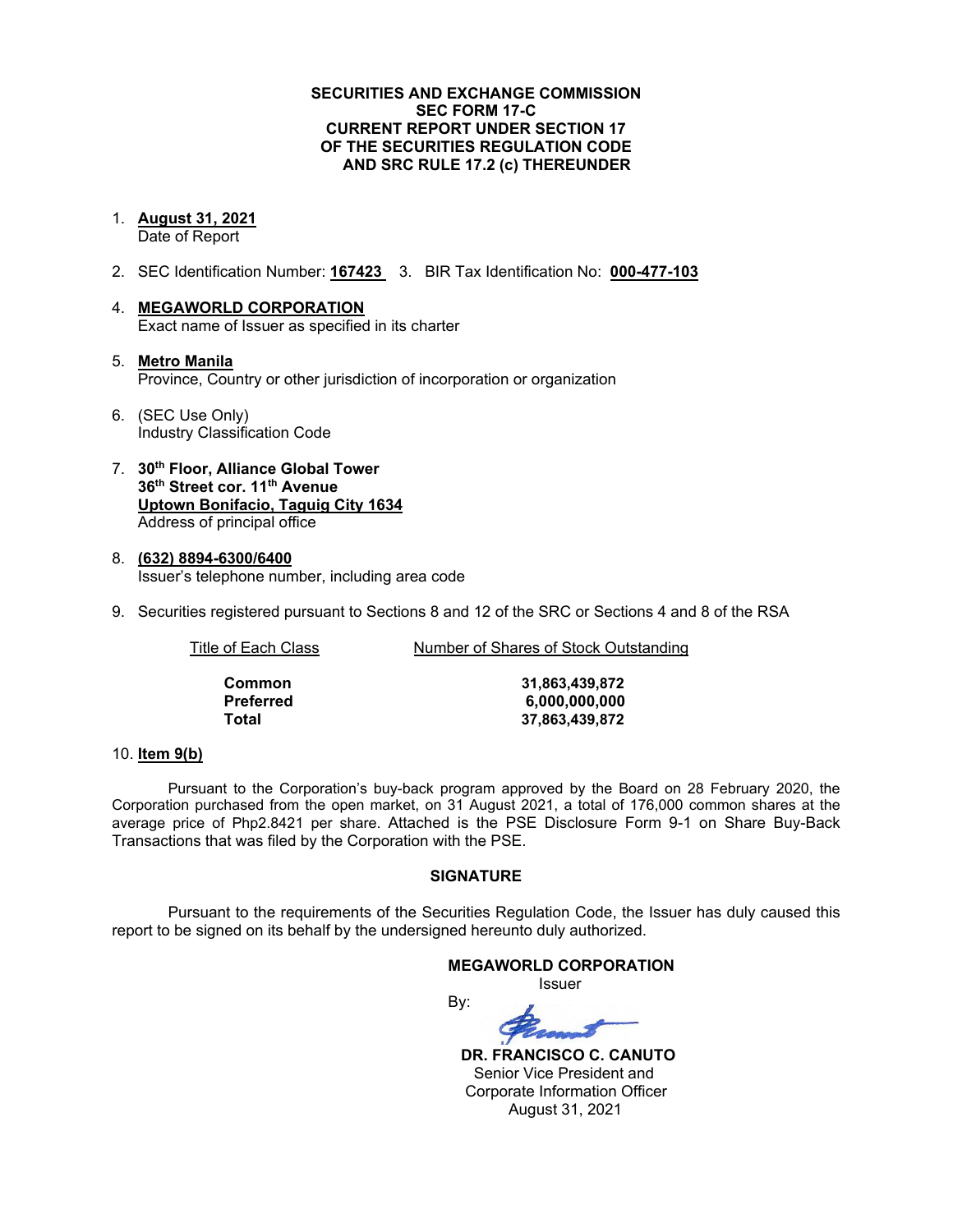## **SECURITIES AND EXCHANGE COMMISSION SEC FORM 17-C**

## **CURRENT REPORT UNDER SECTION 17 OF THE SECURITIES REGULATION CODE AND SRC RULE 17.2(c) THEREUNDER**

| 1. Date of Report (Date of earliest event reported)<br>Aug 31, 2021                                                                                                    |                                                                             |  |  |
|------------------------------------------------------------------------------------------------------------------------------------------------------------------------|-----------------------------------------------------------------------------|--|--|
| 2. SEC Identification Number                                                                                                                                           |                                                                             |  |  |
|                                                                                                                                                                        | 167423<br>3. BIR Tax Identification No.                                     |  |  |
|                                                                                                                                                                        | 000-477-103                                                                 |  |  |
| 4. Exact name of issuer as specified in its charter                                                                                                                    |                                                                             |  |  |
| <b>MEGAWORLD CORPORATION</b>                                                                                                                                           |                                                                             |  |  |
| 5. Province, country or other jurisdiction of incorporation                                                                                                            |                                                                             |  |  |
| <b>Metro Manila</b>                                                                                                                                                    |                                                                             |  |  |
| 6. Industry Classification Code(SEC Use Only)                                                                                                                          |                                                                             |  |  |
| 7. Address of principal office<br>30th Floor, Alliance Global Tower 36th Street cor. 11th Avenue Uptown Bonifacio,<br><b>Taguig City</b><br><b>Postal Code</b><br>1634 |                                                                             |  |  |
| 8. Issuer's telephone number, including area code                                                                                                                      |                                                                             |  |  |
| (632) 8894-6300/6400                                                                                                                                                   |                                                                             |  |  |
| 9. Former name or former address, if changed since last report                                                                                                         |                                                                             |  |  |
| N/A                                                                                                                                                                    |                                                                             |  |  |
| 10. Securities registered pursuant to Sections 8 and 12 of the SRC or Sections 4 and 8 of the RSA                                                                      |                                                                             |  |  |
| <b>Title of Each Class</b>                                                                                                                                             | Number of Shares of Common Stock Outstanding and Amount of Debt Outstanding |  |  |
| Common                                                                                                                                                                 | 31,863,439,872                                                              |  |  |
| Preferred                                                                                                                                                              | 6,000,000,000                                                               |  |  |
| 11. Indicate the item numbers reported herein                                                                                                                          |                                                                             |  |  |
| Item $9(b)$                                                                                                                                                            |                                                                             |  |  |

The Exchange does not warrant and holds no responsibility for the veracity of the facts and representations contained in all corporate disclosures, including financial reports. All data contained herein are prepared and submitted by the disclosing party to the Exchange, and are disseminated solely for purposes of information. Any questions on the data contained herein should be addressed directly to the Corporate Information Officer of the disclosing party.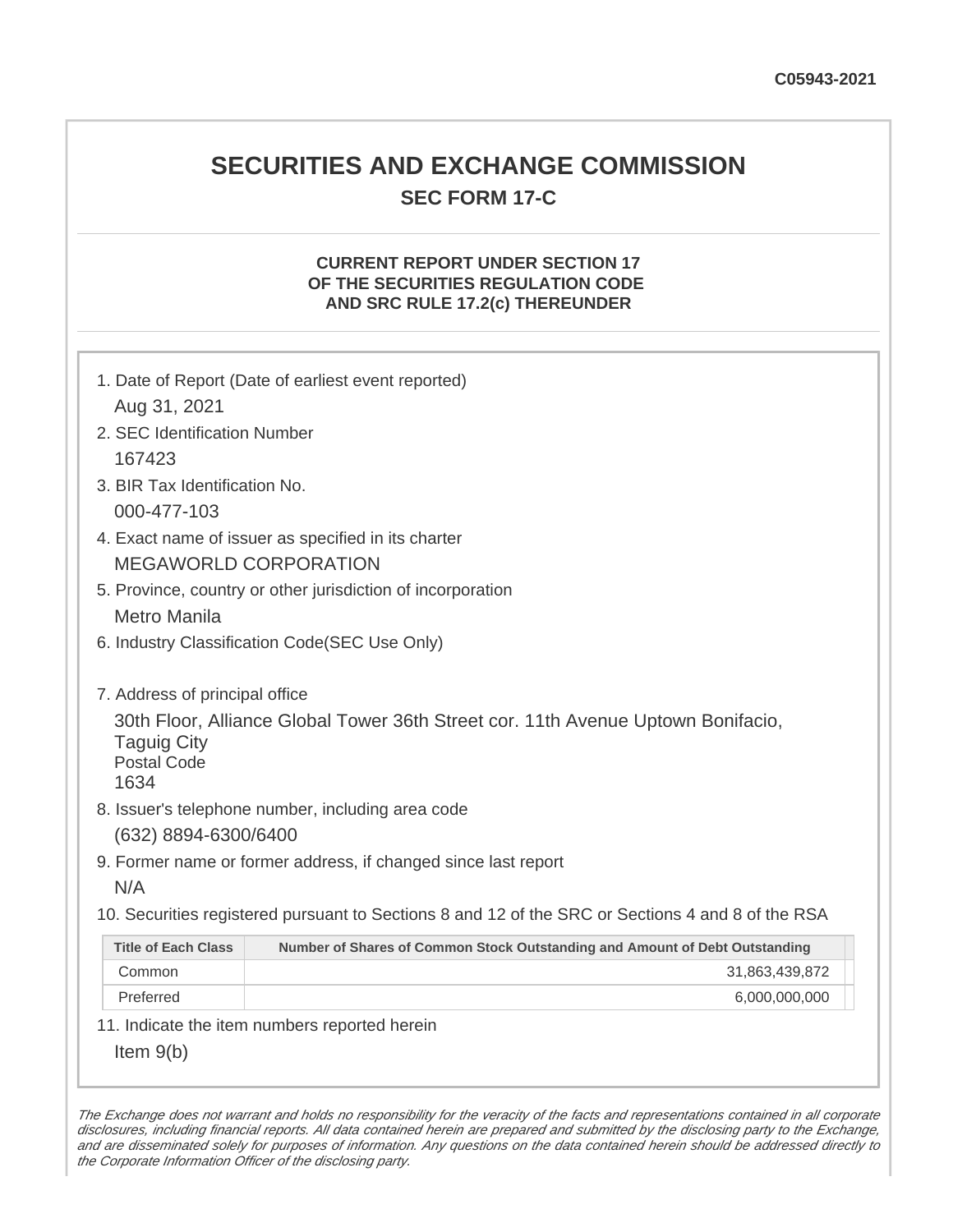

# **Megaworld Corporation MEG**

## **PSE Disclosure Form 9-1 - Share Buy-Back Transactions References: Section 9 of the Revised Disclosure Rules**

**Subject of the Disclosure**

Share Buy-Back Transactions

**Background/Description of the Disclosure**

Pursuant to the Corporation's buy-back program approved by the Board on 28 February 2020, the Corporation purchased from the open market, on 31 August 2021, a total of 176,000 common shares at the average price of Php2.8421 per share.

## **Type of Securities**

- **☑** Common
- □ Preferred N/A
- D Others N/A

#### **Details of Share Buy-Back Transaction(s)**

| <b>Date of Transaction</b> | <b>Number of Shares Purchased</b> | <b>Price Per Share</b> |
|----------------------------|-----------------------------------|------------------------|
| Aug 31, 2021               | 17,000                            | 2.8700                 |
| Aug 31, 2021               | 33,000                            | 2.8600                 |
| Aug 31, 2021               | 37,000                            | 2.8500                 |
| Aug 31, 2021               | 13,000                            | 2.8400                 |
| Aug 31, 2021               | 35,000                            | 2.8300                 |
| Aug 31, 2021               | 41,000                            | 2.8200                 |
|                            | 176,000                           |                        |

#### **Effects on Number of Shares**

|                           | <b>Before</b>  | After          |
|---------------------------|----------------|----------------|
| <b>Outstanding Shares</b> | 31,863,615,872 | 31,863,439,872 |
| <b>Treasury Shares</b>    | 1507,250,000   | 507,426,000    |